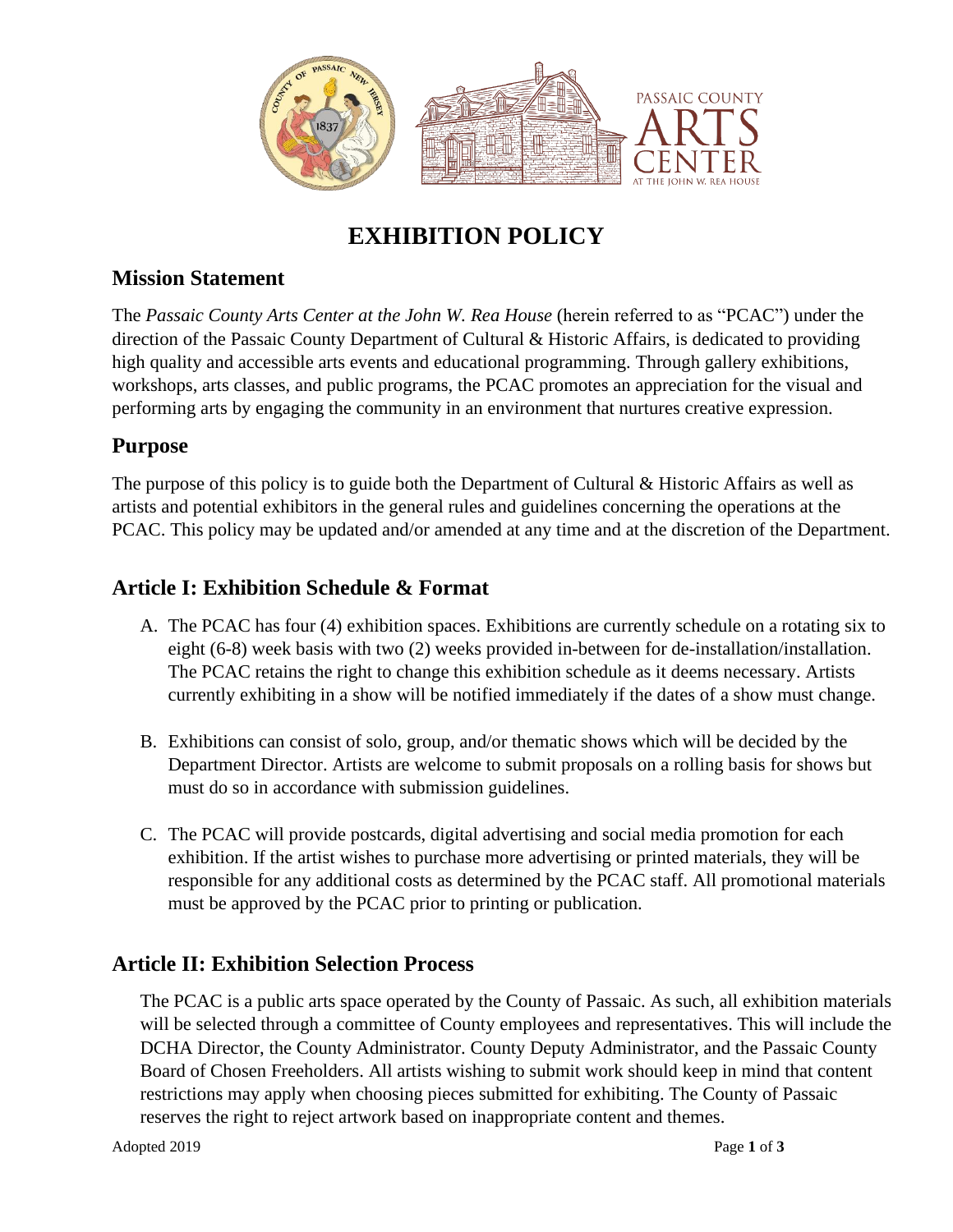## **Article III: Intake and Display of Artwork**

- A. The PCAC will notify artists of their acceptance to exhibit work. The artist is required to complete an *Incoming Artwork Processing Form* and *Incoming Loan Agreement* that accompanies the acceptance letter.
- B. PCAC staff will conduct a full conditions assessment on each piece upon arrival in the gallery and will catalog and assign both a loan and object identification number to each piece.
- C. PCAC will be responsible for the placement and hanging of all exhibition materials. Once loaned materials are installed, it will not be removed except under the direction of the Director.
	- a. The artist must provide instructions and technical specifications for unique installations.
	- b. When appropriate, the artist may be asked to conduct the installation.
- D. PCAC uses a hanging rail system and a limited number of stands. The artist is responsible for any additional or custom display materials that are required to display their work.
- E. PCAC staff is responsible for all title cards and labels. It is the artist's responsibility however, to supply the PCAC staff with all the necessary information to accurately complete this task.

## **Article IV: Insurance**

The County of Passaic is a self-insured agency and does not carry special fine-art insurance, currently. Therefore, it is the responsibility of the artist to carry insurance on their work while it is displayed at the PCAC. Please refer to our *Incoming Artwork Processing Form* and *Incoming Loan Agreement*.

## **Article V: Membership & Sales of Work**

- A. The PCAC does not charge any participation or hanging fees for artists, however, we do require that all artists be members of the PCAC at the time of their exhibition.
- B. PCAC encourages artists to price their work for sale. The PCAC will take 25% as commission of each sale. Artists should account for commissions when pricing their works. All sales that are made during the exhibition are transacted through the PCAC, and the PCAC retains 25% as a c omission from the sale which benefits the PCAC. The PCAC commission will be clearly disclosed on the artist's price list for visitors. Proceeds from sales will be distributed to the artist following the exhibition closing.

## **Article VI: Packing & Shipping:**

Adopted 2019 **Page 2** of **3** A. The PCAC will accept delivery of artwork directly into gallery spaces. The unloading, unpacking, handling, repacking, and reloading will be undertaken by PCAC staff and under the direction of the Museum Curator and/or the Department Director, unless otherwise required by the artist. Each object shall be handled with appropriate care at all times to ensure against